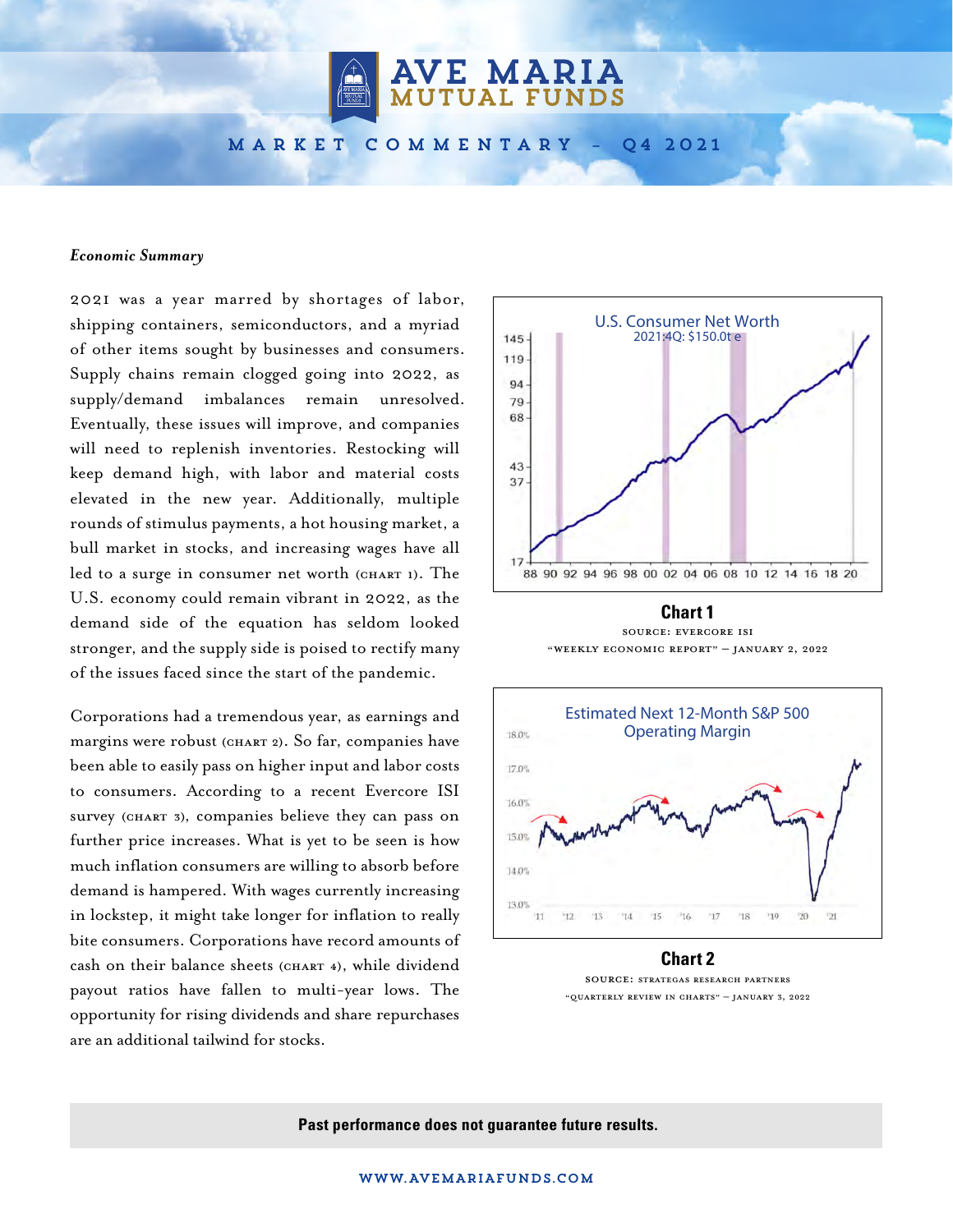

After nearly two years of extreme monetary policy expansion, the Federal Reserve (THE FED) finally reached its long sought-after inflation target of 2%.

In fact, they got much more than that. As of the latest reading, inflation registered a staggering 7% on a year-over-year basis, the highest reading in 40 years (CHART 5). Alarming inflation readings have forced the Fed to reduce Quantitative Easing (QE) faster than anticipated and expedite the timeframe to start increasing interest rates. Currently, the consensus view is the Fed will begin increasing the fed funds rate in March. The recent posturing and rhetoric from various Fed members has given the illusion that Powell and company are now inflation hawks. The reality is the contrary (CHART 6). The real fed funds rate (FED funds rate minus inflation) is negative and indicative of accommodative monetary policy. In fact, the Fed would need to increase short-term rates significantly just to achieve real rates at 0%. Perhaps they still believe that inflation is merely "transitory" and will abate soon, but many economic indicators are pointing to higher for longer inflation readings.



**Chart 3** Source: Evercore ISI "Weekly Economic Report" – JANUARY 2, 2022



**Chart 4** Source: Strategas Research Partners "Quarterly Review in Charts" – JANUARY 3, 2022

**Past performance does not guarantee future results.**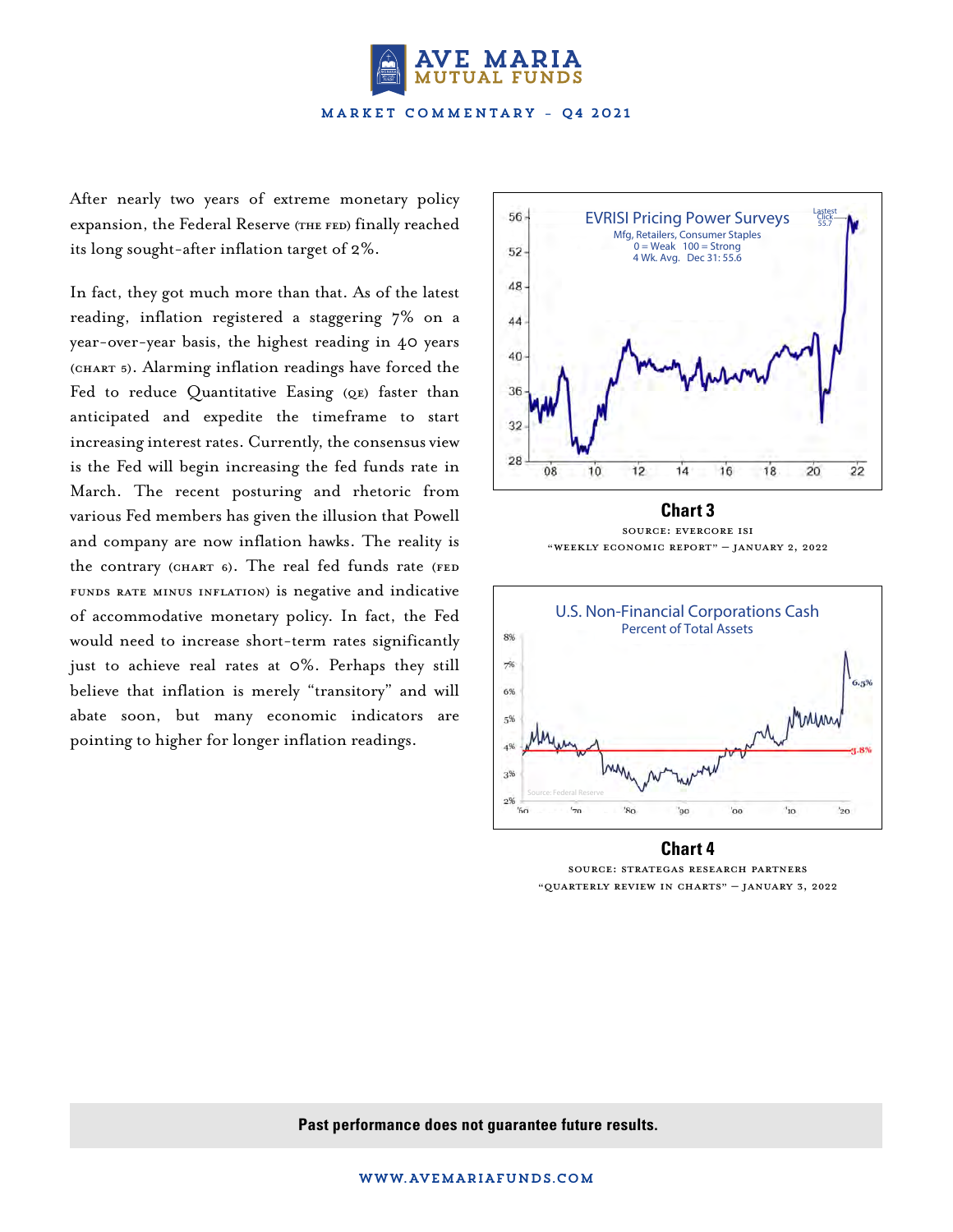

## *The Stock Market*

In absolute terms, the returns of equity indexes have been astonishing. The S&P 500 has had annualized 3, 5 and 10-year returns of 26.07%, 18.47% and 16.55% respectively. In a historical context, the S&P 500 has an average annualized return of just over 11.15% for the past 50 years.

2021 saw the continued outperformance of growth VS. value (CHART 7), as the Russell 1000 Growth posted a 27.60% total return vs. 25.16% for the Russell 1000 Value. The technology-heavy S&P 500 (CHART 8) posted a total return of  $28.71\%$  on the year and handedly outperformed the Dow Jones Industrial Average and the small-cap Russell 2000, which were up 20.95% and 14.82% respectively.



# **Chart 5** Source: Strategas Research Partners "Quarterly Review in Charts" – January 3, 2022



**Chart 6** Source: Evercore ISI "Weekly Economic Report" – JANUARY 2, 2022

## **Past performance does not guarantee future results.**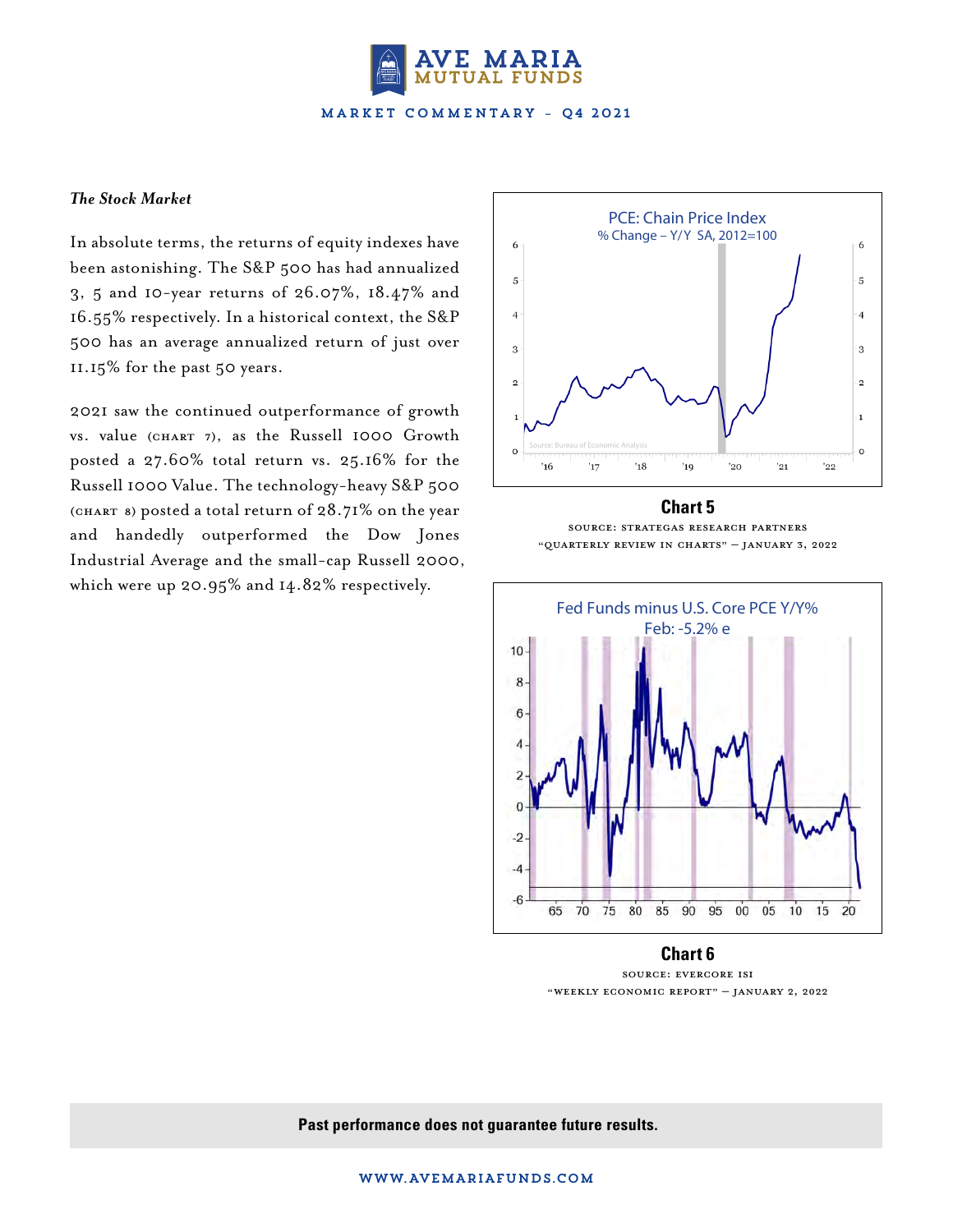

## *The Bond Market*

The 10-year U.S. Treasury Note started 2021 yielding 0.9%, quickly rose to 1.7% by the end of the first quarter, and finished the year at 1.4%. With inflation running hot, the Fed has started to address the issue by curtailing their quantitative easing program implemented at the start of the pandemic. In addition, the Fed has indicated that short-term interest rates are set to increase in March, and as of this writing, the market is pricing in four 25 basis-point increases this year. The pump looks primed for higher interest rates.

Corporate credit spreads spent most of the year hovering near all-time lows. Apart from November and December when spreads widened marginally as markets reacted to the Fed's action, spreads remain well below historical averages. With low underlying interest rates and tight credit spreads, bond investors should be cautious, as slight changes in either or both could cause substantial changes in bond prices.



#### **Chart 7** Source: Morningstar Direct



**Chart 8** Source: Morningstar Direct

Past performance does not guarantee future results. You cannot invest directly in an index.

- <sup>1</sup> The Russell 1000® Growth Index measures the performance of the large-cap growth segment of the U.S. equity universe. It includes those Russell 1000® companies with higher price-to-book ratios and higher forecasted growth values.
- 2 The Russell 1000® Value Index Measures the performance of the large-cap value segment of the U.S. equity universe. It includes those Russell 1000® companies with lower price-to-book ratios and lower expected growth values.
- 3 The Dow Jones Industrial Average is a price-weighted average of 30 significant stocks traded on the New York Stock Exchange and the NASDAQ.
- 4 The S&P 500® Index is a capitalization weighted unmanaged index of 500 widely traded stocks, created by Standard & Poor's. The index is considered to represent the performance of the stock market in general.
- $^{\rm 5}$ The Russell 2000® Index is an unmanaged index of the smallest 2,000 stocks in the Russell 3000® Index.